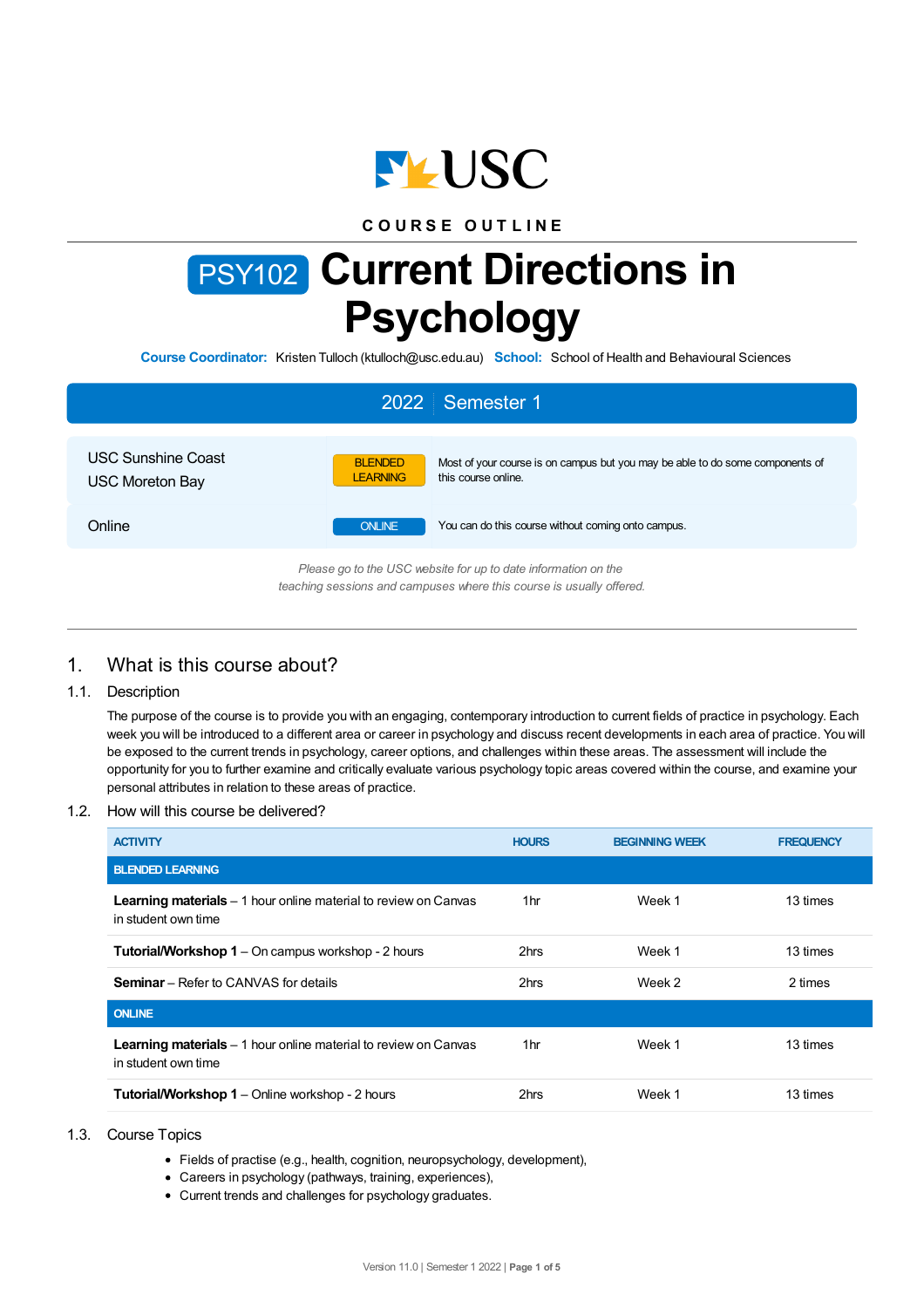# 2. What level is this course?

#### 100 Level (Introductory)

Engaging with discipline knowledge and skills at foundational level, broad application of knowledge and skills in familiar contexts and with support. Limited or no prerequisites. Normally, associated with the first full-time study year of an undergraduate program.

# 3. What is the unit value of this course?

12 units

# 4. How does this course contribute to my learning?

|    | <b>COURSE LEARNING OUTCOMES</b>                                                             | <b>GRADUATE QUALITIES</b>                                                 |  |
|----|---------------------------------------------------------------------------------------------|---------------------------------------------------------------------------|--|
|    | On successful completion of this course, you should be able to                              | Completing these tasks<br>successfully will contribute to<br>you becoming |  |
|    | Describe and evaluate concepts, theories, and research relating to the study of psychology. | Knowledgeable<br>Creative and critical thinker                            |  |
| 2  | Demonstrate an awareness of self and others, and individual differences.                    | Knowledgeable<br>Empowered                                                |  |
| ′ვ | Communicate knowledge appropriately for the psychology discipline.                          | Knowledgeable<br>Creative and critical thinker                            |  |

# 5. Am Ieligible to enrol in this course?

Refer to the USC [Glossary](https://www.usc.edu.au/about/policies-and-procedures/glossary-of-terms-for-policy-and-procedures) of terms for definitions of "pre-requisites, co-requisites and anti-requisites".

# 5.1. Pre-requisites

Enrolled in AB101, AB314, AB315, UC104, AR111, AR302, AR364, AR374, AR405, XU301, UU301, UU302.

## 5.2. Co-requisites

PSY100 or PSY101

## 5.3. Anti-requisites

Not applicable

## 5.4. Specific assumed prior knowledge and skills (where applicable)

Not applicable

# 6. How am Igoing to be assessed?

#### 6.1. Grading Scale

Standard Grading (GRD)

High Distinction (HD), Distinction (DN), Credit (CR), Pass (PS), Fail (FL).

## 6.2. Details of early feedback on progress

Quiz/zes will be used to provide early feedback on the understanding of course content.

## 6.3. Assessment tasks

| <b>DELIVERY</b><br><b>MODE</b> | NO. | <b>TASK ASSESSMENT</b><br><b>PRODUCT</b> | <b>INDIVIDUAL</b><br><b>OR GROUP</b> | <b>WEIGHTING</b><br>$\%$ | <b>WHAT IS THE</b><br><b>DURATION /</b><br>LENGTH? | <b>WHEN SHOULD I</b><br><b>SUBMIT?</b>          | <b>WHERE SHOULD I</b><br><b>SUBMIT IT?</b> |
|--------------------------------|-----|------------------------------------------|--------------------------------------|--------------------------|----------------------------------------------------|-------------------------------------------------|--------------------------------------------|
| All                            |     | Quiz/zes                                 | Individual                           | 50%                      | hour                                               | Throughout teaching<br>period (refer to Format) | Online Test (Quiz)                         |
| Αll                            |     | <b>Written Piece</b>                     | Individual                           | 50%                      | $1000$ words                                       | Week 13                                         | Online Submission                          |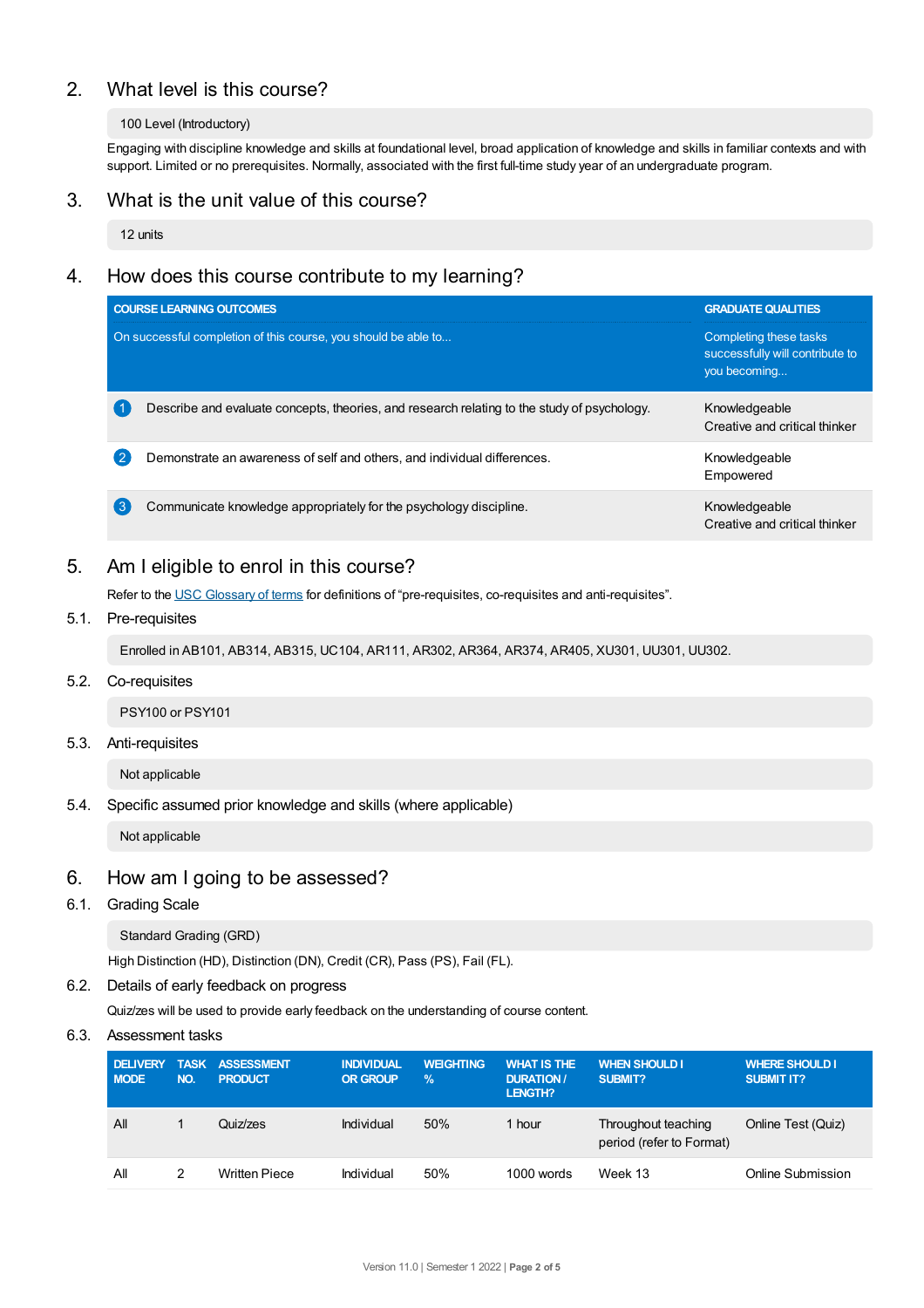### **All - Assessment Task 1:** Quiz/zes

| <b>GOAL:</b>     | The goal of this assessment task is to demonstrate an understanding of the content covered in the course. |                                     |  |  |  |  |  |
|------------------|-----------------------------------------------------------------------------------------------------------|-------------------------------------|--|--|--|--|--|
| <b>PRODUCT:</b>  | Quiz/zes                                                                                                  |                                     |  |  |  |  |  |
| <b>FORMAT:</b>   | SUBMIT: Weekly.                                                                                           |                                     |  |  |  |  |  |
|                  | Each quiz will consist of approximately 10 questions resulting in a cumulative grade.                     |                                     |  |  |  |  |  |
| <b>CRITERIA:</b> | No.                                                                                                       | <b>Learning Outcome</b><br>assessed |  |  |  |  |  |
|                  | Accuracy and correctness of a response.                                                                   |                                     |  |  |  |  |  |
|                  | 2<br>Assessment criteria are mapped to the course learning outcomes.                                      | 123                                 |  |  |  |  |  |
|                  |                                                                                                           |                                     |  |  |  |  |  |

#### **All - Assessment Task 2:** Written Piece

| <b>GOAL:</b>     | The goal of this assessment task is to critically reflect on the fields of psychology, specific course topics, readings, videos,<br>in relation to your own personal attributes, values, interests and career goals. |                     |                                     |  |  |  |
|------------------|----------------------------------------------------------------------------------------------------------------------------------------------------------------------------------------------------------------------|---------------------|-------------------------------------|--|--|--|
| <b>PRODUCT:</b>  | <b>Written Piece</b>                                                                                                                                                                                                 |                     |                                     |  |  |  |
| <b>FORMAT:</b>   | A reflective writing piece that clearly identifies your critical review of course topics in relation to your personal attributes,<br>values, interests and career goals                                              |                     |                                     |  |  |  |
| <b>CRITERIA:</b> | No.                                                                                                                                                                                                                  |                     | <b>Learning Outcome</b><br>assessed |  |  |  |
|                  |                                                                                                                                                                                                                      | Self-refection      | $\left( 2 \right)$                  |  |  |  |
|                  | 2                                                                                                                                                                                                                    | Critical evaluation | $(1)$ $(3)$                         |  |  |  |
|                  | 3                                                                                                                                                                                                                    | Communication       | 3                                   |  |  |  |
|                  |                                                                                                                                                                                                                      |                     |                                     |  |  |  |

# 7. Directed study hours

A 12-unit course will have total of 150 learning hours which will include directed study hours (including online if required), self-directed learning and completion of assessable tasks. Directed study hours may vary by location. Student workload is calculated at 12.5 learning hours per one unit.

# 8. What resources do I need to undertake this course?

Please note: Course information, including specific information of recommended readings, learning activities, resources, weekly readings, etc. are available on the course Canvas site– Please log in as soon as possible.

## 8.1. Prescribed text(s) or course reader

There are no required/recommended resources for this course.

#### 8.2. Specific requirements

Nil

# 9. How are risks managed in this course?

Health and safety risks for this course have been assessed as low. It is your responsibility to review course material, search online, discuss with lecturers and peers and understand the health and safety risks associated with your specific course of study and to familiarise yourself with the University's general health and safety principles by reviewing the online [induction](https://online.usc.edu.au/webapps/blackboard/content/listContentEditable.jsp?content_id=_632657_1&course_id=_14432_1) training for students, and following the instructions of the University staff.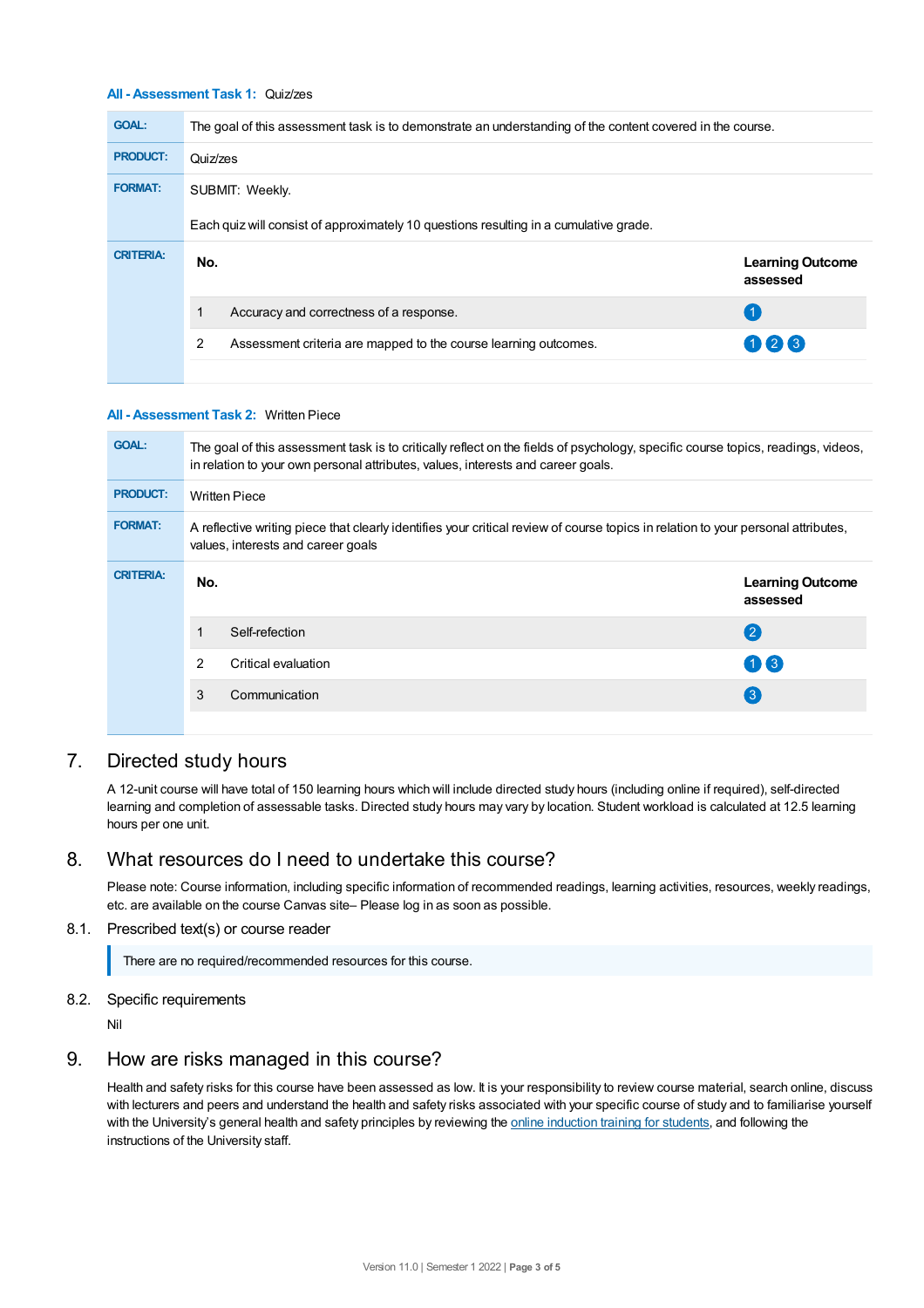# 10. What administrative information is relevant to this course?

## 10.1. Assessment: Academic Integrity

Academic integrity is the ethical standard of university participation. It ensures that students graduate as a result of proving they are competent in their discipline. This is integral in maintaining the value of academic qualifications. Each industry has expectations and standards of the skills and knowledge within that discipline and these are reflected in assessment.

Academic integrity means that you do not engage in any activity that is considered to be academic fraud; including plagiarism, collusion or outsourcing any part of any assessment item to any other person. You are expected to be honest and ethical by completing all work yourself and indicating in your work which ideas and information were developed by you and which were taken from others. You cannot provide your assessment work to others.You are also expected to provide evidence of wide and critical reading, usually by using appropriate academic references.

In order to minimise incidents of academic fraud, this course may require that some of its assessment tasks, when submitted to Canvas, are electronically checked through Turnitin. This software allows for text comparisons to be made between your submitted assessment item and all other work to which Turnitin has access.

#### 10.2. Assessment: Additional Requirements

Your eligibility for supplementary assessment in a course is dependent of the following conditions applying:

The final mark is in the percentage range 47% to 49.4% The course is graded using the Standard Grading scale You have not failed an assessment task in the course due to academic misconduct

#### 10.3. Assessment: Submission penalties

Late submission of assessment tasks may be penalised at the following maximum rate:

- 5% (of the assessment task's identified value) per day for the first two days from the date identified as the due date for the assessment task.

- 10% (of the assessment task's identified value) for the third day - 20% (of the assessment task's identified value) for the fourth day and subsequent days up to and including seven days from the date identified as the due date for the assessment task.

- A result of zero is awarded for an assessment task submitted after seven days from the date identified as the due date for the assessment task. Weekdays and weekends are included in the calculation of days late. To request an extension you must contact your course coordinator to negotiate an outcome.

#### 10.4. SafeUSC

USC is committed to a culture of respect and providing a safe and supportive environment for all members of our community. For immediate assistance on campus contact SafeUSC by phone: 07 [5430](tel:07%205430%201168) 1168 or using the [SafeZone](https://www.safezoneapp.com) app. For general enquires contact the SafeUSC team by phone 07 [5456](tel:07%205456%203864) 3864 or email [safe@usc.edu.au](mailto:safe@usc.edu.au).

The SafeUSC Specialist Service is a Student Wellbeing service that provides free and confidential support to students who may have experienced or observed behaviour that could cause fear, offence or trauma. To contact the service call 07 [5430](tel:07%205430%201226) 1226 or email [studentwellbeing@usc.edu.au](mailto:studentwellbeing@usc.edu.au).

## 10.5. Study help

For help with course-specific advice, for example what information to include in your assessment, you should first contact your tutor, then your course coordinator, if needed.

If you require additional assistance, the Learning Advisers are trained professionals who are ready to help you develop a wide range of academic skills. Visit the Learning [Advisers](https://www.usc.edu.au/current-students/student-support/academic-and-study-support/learning-advisers) web page for more information, or contact Student Central for further assistance: +61 7 5430 2890 or [studentcentral@usc.edu.au](mailto:studentcentral@usc.edu.au).

#### 10.6. Wellbeing Services

Student Wellbeing provide free and confidential counselling on a wide range of personal, academic, social and psychological matters, to foster positive mental health and wellbeing for your academic success.

To book a confidential appointment go to [Student](https://studenthub.usc.edu.au/) Hub, email [studentwellbeing@usc.edu.au](mailto:studentwellbeing@usc.edu.au) or call 07 5430 1226.

#### 10.7. AccessAbility Services

Ability Advisers ensure equal access to all aspects of university life. If your studies are affected by a disability, learning disorder mental health issue, injury or illness, or you are a primary carer for someone with a disability or who is considered frail and aged, [AccessAbility](https://www.usc.edu.au/learn/student-support/accessability-services/documentation-requirements) Services can provide access to appropriate reasonable adjustments and practical advice about the support and facilities available to you throughout the University.

To book a confidential appointment go to [Student](https://studenthub.usc.edu.au/) Hub, email [AccessAbility@usc.edu.au](mailto:AccessAbility@usc.edu.au) or call 07 5430 2890.